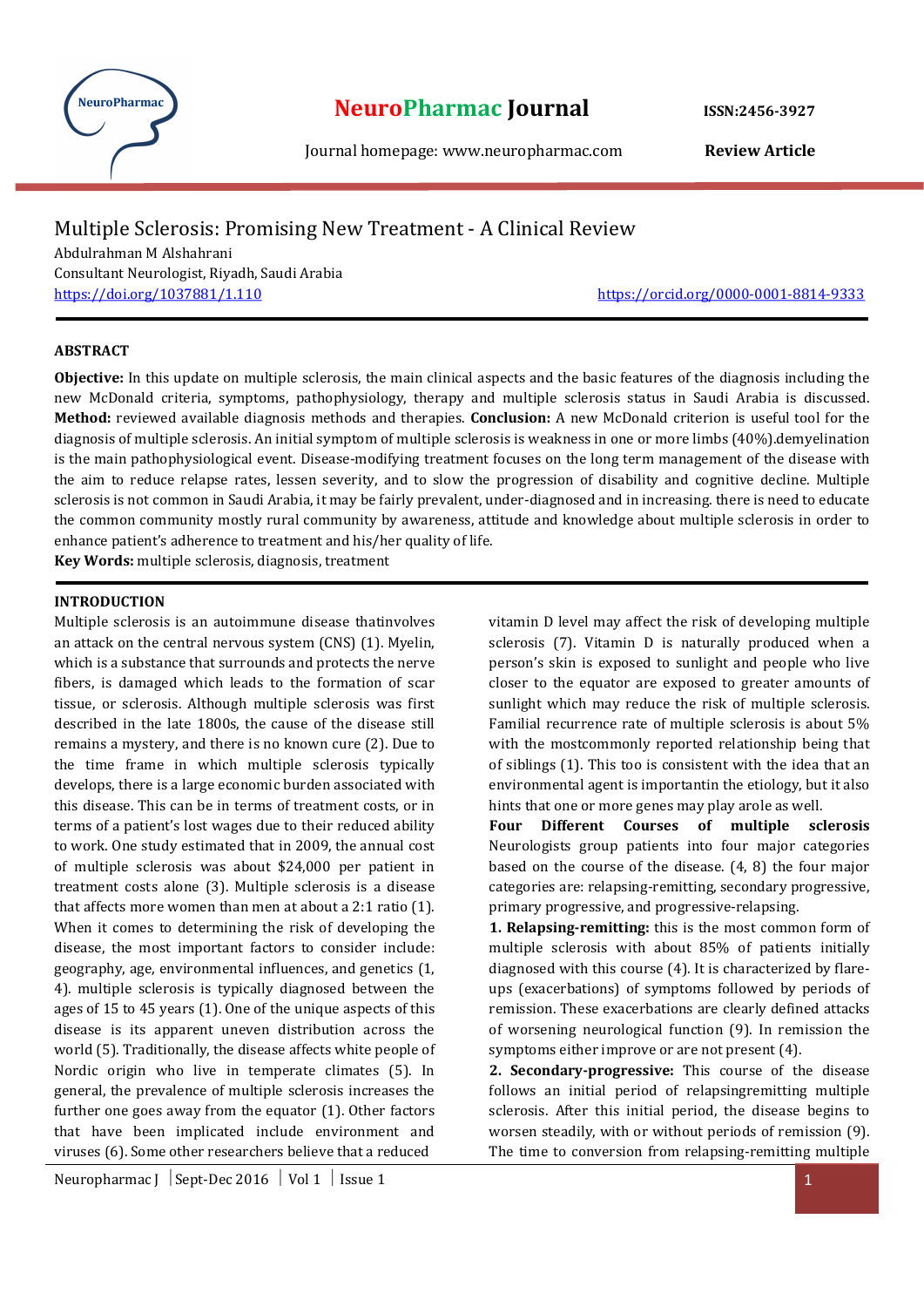

aid in the diagnosis. These techniques include the

sclerosis varies from person to person, but an average time frame is 20-25 years after initial onset and diagnosis (4). Since this presentation of the disease is not initially diagnosed, there are is no information regarding the percentage of patients who will develop this course of the disease.

3. Primary progressive: This course is characterized by slowly worsening neurologic function from the onset of the disease with no distinct period of remission (4). About 10% of patients are initially diagnosed with this course of the disease, and it is most commonly diagnosed in individuals who are older than 50 at the time of onset (4). This form of multiple sclerosis is more resistant to the medications typically used to treat the disease (4). The rate of the progression of the disease varies from person to person (9).

4. Progressive-relapsing: this is the rarest course of the disease with about 5% of patients initially diagnosed (9). This course is characterized by being progressive from the start with intermittent exacerbations present along the way (4). This course of the disease differs from primary progressive multiple sclerosis due to the presence of the exacerbations. These exacerbations are not present in primary progressive multiple sclerosis. No two individuals will have exactly the same experience when it comes to their course of multiple sclerosis, so the courses may vary from person to person (9).

#### Symptoms

Variability and diversity characterize the symptoms and presentation of multiple sclerosis. There is virtually no neurologic complaint that has not been ascribed to multiple sclerosis. In a significant number of patients who later develop typical multiple sclerosis, the clinical onset is with an acute or sub-acute episode of neurologic disturbance due to monoregional involvement of the CNS. This form of presentation is known as clinically isolated syndrome (CIS). These may consist of optic neuritis, isolated brain stem, partial spinal cord syndrome, or hemispheric syndromes. The incidence of the initial symptom was weakness in one or more limbs (40%), optic neuritis (22%), paraesthesiae (21%), diplopia (12%), vertigo (5%), disturbance of micturition (5%), or other (5%) (10). Diagnosis: The diagnosis of multiple sclerosis typically occurs between the ages of 15and 45 years, there is no single specific test to diagnose multiple sclerosis; however, there are a variety of techniques that are used to

following: magnetic resonance imaging (MRI), cerebrospinal fluid (CSF) analysis, and the use of evoked potentials (1, 11). • MRI: this test is used to reveal areas of damage in the CNS caused by multiple sclerosis plaques. This is the preferred imaging technique, and it is more sensitive than computed tomography (CT) scans. Not only is this tool useful for the diagnosis of the disease, it is also useful for determining the prognosis as well  $(11)$ . • CSF analyses: this test is used to determine the levelsof immunoglobulin G (IgG) in an individual's CNS. Patients with multiple sclerosis have an increased synthesis of IgG in the CNS whereas serum IgG levels are normal. The IgG index is used to evaluate the level of IgG in the CNS and is a calculated value represented by the formula: (CSF IgG / CSF Albumin) / (Serum IgG / Serum Albumin) (12). Therefore, it is an indicator of the amount of CSF IgG compared to serum levels. Studies of the CSF have also shown that IgG separates into small bands called oligoclonal bands (1). Five or more of these bands are present in 90-95% of patients with multiple sclerosis. Although the use of MRI is more common in determining the diagnosis of multiple sclerosis, CSF analysis can be useful if MRI results are inconclusive. • Evoked potentials: this test measures the electricalactivity that is produced by the stimulation of certain nerve pathways. It is useful in establishing areas of demyelination. This test is considered less sensitive and specific compared to MRI or CSF analysis, but it can be useful in aiding the diagnosis. As more information has become available about multiple sclerosis, the clinical guidelines have evolved as well. In the 2005 guidelines by the International Panel on the Diagnosis of multiple sclerosis, also known as the McDonald Criteria, a diagnosis of multiple sclerosis could only be made if an individual "had an appearance of a new lesion on a scan compared to a baseline scan at least 30 days after the onset of the initial clinical event" (13). The McDonald Criteria was revised in 2010 and now allows for the use of MRI to fulfill the criteria of a diagnosis when a new lesion is discovered regardless of when the timing of the baseline MRI occurred. The goal of this change in criteria was to diagnose patients sooner so that treatment couldbe initiated earlier in the course of the disease. The McDonald criteria also states that CSF findings can aid in the diagnosis and help evaluate alternative diagnoses. These findings include an elevated IgG index or the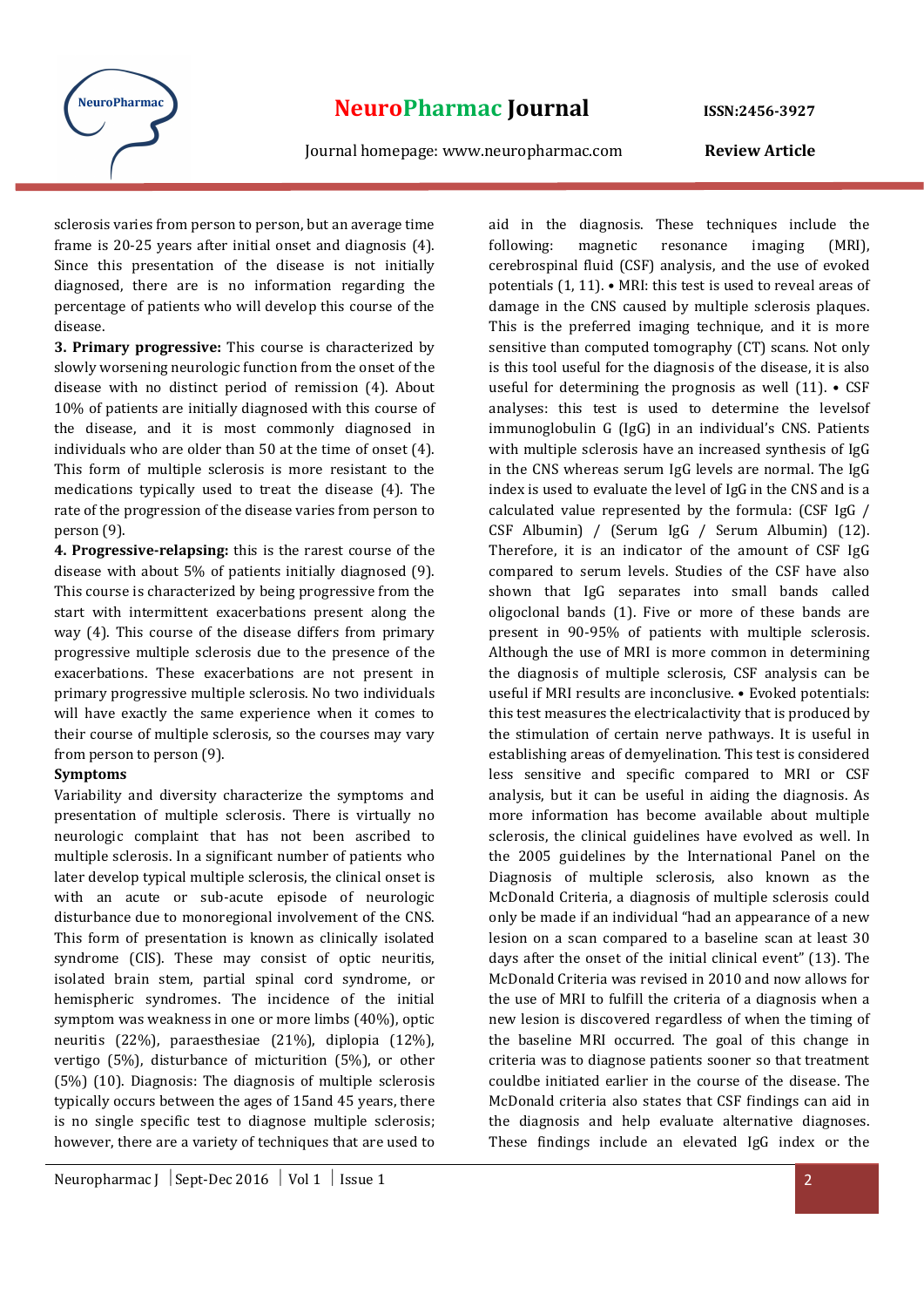

presence of two or more oligoclonal bands. With primaryprogressive multiple sclerosis, the McDonald Criteria states that a diagnosis can be made "when there is continuous progression of neurological symptom during a one year period with characteristic MRI and CSF findings." According to the new McDonald criteria, the diagnosis of multiple sclerosis requires objective evidence of lesions disseminated in timeand space: MR imaging findings may contribute to the determination of dissemination in time or space; other supportive investigations include CSF and visual evoked potentials (VEPs); diagnostic categories are possible multiple sclerosis, multiple sclerosis, or not multiple sclerosis. For dissemination in space, McDonald criteria include the Barkhof-Tintore MR imaging criteria (14, 15), which require 3 of the following 4 elements: (1) at least one gadolinium-enhancing lesion or 9 T2 hyperintense lesions; (2) at least one infratentoriallesion; (3) at least one juxtacortical lesion; (4) at least 3 periventricular lesions. A spinal cord lesion can substitute for any of the above brain lesions. If there are immunoglobulin abnormalities in the CSF, the MR imaging criteria are relaxed to only 2 T2 lesions typical of multiple sclerosis. For dissemination in time, the MR imaging can be equally useful. If an MR imaging scan of the brain performed at ≥3 months after an initial clinical event demonstrates a new gadolinium-enhancing lesion, this would indicate a new CNS inflammatory event, because the duration of gadolinium enhancement in multiple sclerosis is usually less than 6 weeks. If there are no gadoliniumenhancing lesions but a new T2 lesion (presuming an MR imaging at the time of the initial event), a repeat MR imaging scan after another 3 months is needed with demonstration of a new T2 lesion or gadoliniumenhancing lesion (15). Pathophysiology: Although there is little evidence to confirm an environmentaltrigger or virus in relation to the disease, the autoimmune hypothesis for multiple sclerosis is considered to be well established. (16) This hypothesis states that the pathophysiology of multiple sclerosis is related to myelin antigen-specific CD4+ T cells which become activated. The exact trigger for the activation of the T cells is still unknown. One theory suggests that T cells might become activated by crossreacting with a particular antigen, such as a microbial agent, known as "molecular mimicry". This theory explains why some viruses have been studied as a possible trigger for the disease. These cells then cross the blood-brain

barrier, recognize myelin basic protein, attack the neuronal myelinsheaths, and trigger the onset of muscular symptoms and can lead to cognitive decline. These areas of axonal damage are known as lesions. The actual mediator of myelin and axonal destruction has not been established, but it may reflect a combination of macrophages, antibodies, cytokines, and reactive oxygen intermediates (1).

#### Therapy

The most important goal of multiple sclerosis therapy is to prevent permanentneurologic disability. The treatment of multiple sclerosis is subdivided into 3 categories which include: symptomatic, acute attacks, and disease modifying (1). Symptomatic treatment revolves around helping to maintain a patient's quality of life. This can be difficult since many of the symptoms of multiple sclerosis do not respond to drug therapy. The following symptoms will most likely benefit from pharmacologic management and should be initiated as the symptoms appear: spasticity, tremor, bowel and bladder symptoms, sexual dysfunction, and fatigue. Bladder frequency and urgency typically improve with oxybutynin, whereas pain and spasms typically respond to Baclofen (17). About half of patients diagnosed with multiple sclerosis will become depressed, so it is important to be aware of mood changes and treatment and counseling may be necessary (18). Treatment of acute attacks is centered on the treatment of exacerbations that affects a patient's functional ability. The American Academy of Neurology recommends an IV injection of high-dose corticosteroids. The preferred agent is methylprednisolone at a dose of 500-1,000 mg/day for 3-10 days. Large doses of oral steroids may show comparable results; however, further studies are needed to validate this notion (17). Disease-modifying treatment focuses on the long term management of the disease with the aim to reduce relapse rates, lessen severity, and to slow the progression of disability and cognitive decline (1). Treatment is highly variable and differs for patients based on disease severity, cost, side effect profiles, and patient and prescriber preference. Currently there are nine FDA approved agents that can reduce disease activity and progression in patients with relapsing forms of multiple sclerosis (4). These agents are: • Interferon beta-Ia (Avonex®) • Interferon beta-Ia (Rebif®) • Interferon beta-Ib (Betaseron®) • Interferon beta-Ib (Extavia®) • glatiramer acetate (Copaxone®) • mitoxantrone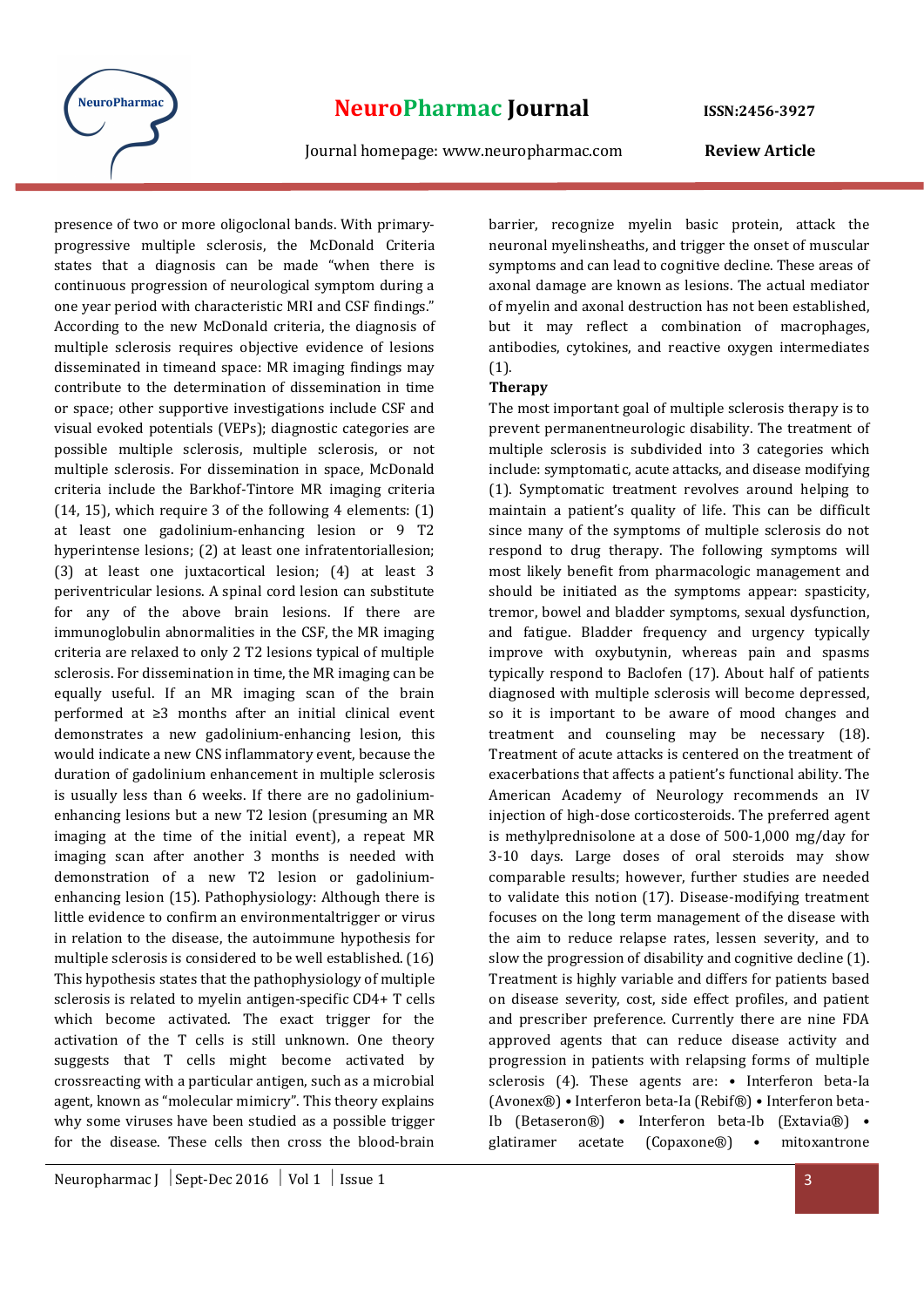

(Novantrone®) • natalizumab (Tysabri®) • fingolimod (Gilenya™) • teriflunomide(Aubagio®) The antiinflammatory properties of the beta Interferons are thought to be beneficial, but their mechanism of action is unknown in respect to multiple sclerosis (4).

#### Multiple Sclerosis in Saudi Arabia

In 1988, Yaqub et al. published a paper about multiple sclerosis in Saudi Arabia, stating that there are indications of increasing incidence of multiple sclerosis in Saudi Arabia. Out Of 806 neurology inpatients, 16 had multiple sclerosis, 21 myasthenia gravis and 10 amyotrophic lateral sclerosis with an ratio of 1:1.3:0.6 respectively. The symptomatology and site of lesions are similar to that seen in the west, but the course and evolution might be different. The main course was remissions and relapses but without transformation to chronic progressive disease, and the main disability was partial or complete bilateral visual loss, seen in 19% of the patients (19). Ten years later, Daif et al. published another paper about the pattern of presentation of multiple sclerosis in Saudi Arabia, stating also that it resembles the western type of multiple sclerosis (20). In an unpublished communication, Prof. Bohlega estimated the prevalence of multiple sclerosis in Saudis to be 40/100,000 in 2008. ''Although it used to be thought that multiple sclerosis is not common in Saudi Arabia, it is now clear that it is fairly prevalent, underdiagnosed and in increase'' stated Prof. Bohlega (21). New Treatment for Multiple Sclerosis

#### Teriflunomide (Aubagio)

A main goal of MS treatment is to slow down the progression of the disease. Drugs that do this are called disease-modifying medications. One such medication is the oral drug Teriflunomide (Aubagio). It was approved for use in people with MS in 2012. A study published in The New England Journal of Medicine found that people with relapsing MS who took Teriflunomide once a day showed significantly slower disease progression rates and fewer relapses than those who took a placebo. People given the higher dose of Teriflunomide (14 mg vs. 7 mg) experienced decreased disease progression. Teriflunomide was only the second oral disease-modifying medication approved for MS treatment (22).

#### Dimethyl Fumarate (Tecfidera)

A third oral disease-modifying drug became available to people with MS in March of 2013. Dimethyl fumarate (Tecfidera) was formerly known as BG-12. It stops the

immune system from attacking itself and destroying myelin. It may also have a protective effect on the body, similar to the effect that antioxidants have. The medication is available in capsule form. Dimethyl fumarate is designed for people who have relapsing-remitting MS (RRMS). RRMS is a form of the disease in which a person typically goes into remission for a period of time before their symptoms worsen. People with this type of MS can benefit from twice-daily doses (22).

#### Dalfampridine (Ampyra)

MS-induced myelin destruction affects the way nerves send and receive signals. This can affect movement and mobility. Potassium channels are like pores on the surface of nerve fibers. Blocking the channels can improve the nerve conduction in affected nerves. Dalfampridine (Ampyra) is a potassium channel blocker. Studies published in The Lancet found that Dalfampridine (formerly called Fampridine) increased walking speed in people with MS. The original study tested walking speed during a 25-foot walk. It didn't show Dalfampridine to be beneficial. However, post-study analysis revealed that participants showed increased walking speed during a sixminute test when taking 10 mg of the medication daily. Participants who experienced increased walking speed also demonstrated improved leg muscle strength (22). Alemtuzumab (Lemtrada)

Alemtuzumab (Lemtrada) is a humanized monoclonal antibody (lab produced protein that destroys cancer cells). It's another disease-modifying agent approved to treat relapsing forms of MS. It targets a protein found on the surface of the immune cells called CD52. Though it's not known exactly how Alemtuzumab works, it's believed to bind to CD52 on T and B lymphocytes (white blood cells) and cause lysis (break down of the cell). The drug was first approved to treat leukemia at a much higher dosage. Lemtrada had a hard time getting approval for MS in the United States. The Food and Drug Administration (FDA) rejected the application for Lemtrada's approval in early 2014. They cited the need for more clinical trials showing that it does not cause serious side effects. Lemtrada was later approved by the FDA in November 2014, but it comes with a warning about serious autoimmune conditions, infusion reactions, and increased risk of malignancies like melanoma and other cancers. It was compared to EMD Serono's MS drug, Rebif, in two phase III trials. The trial found that it was better at reducing the relapse rate and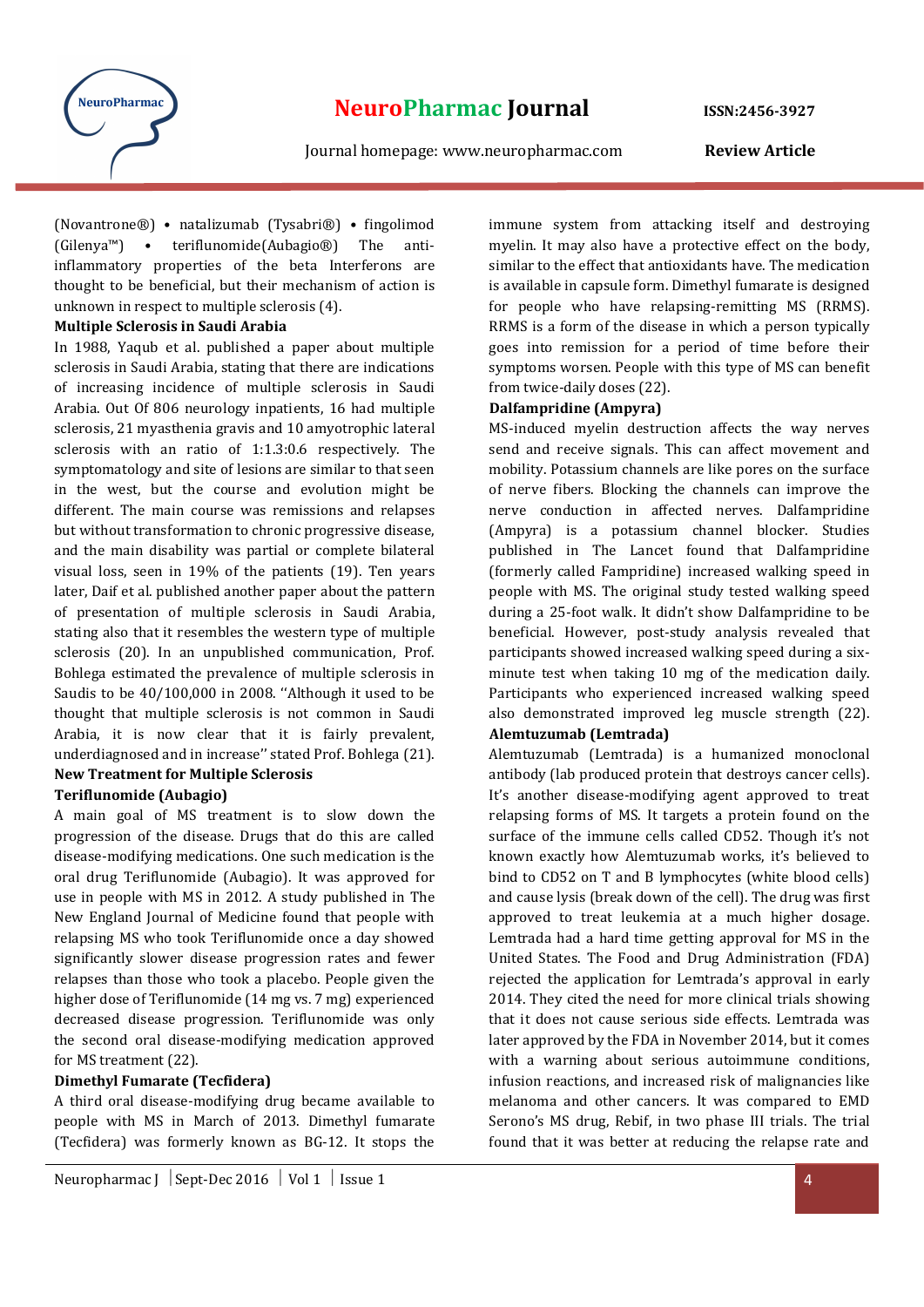

the worsening of disability over two years. Due to its safety profile, the FDA recommends that it only be prescribed to patients who have had an inadequate response to two or more other MS treatments (22).

#### Modified Story Memory Technique

MS affects cognitive function as well. It can negatively affect memory, concentration, and executive functions like organization and planning. Researchers from the Kessler Foundation Research Center found that a modified story memory technique (mSMT) can be effective for people who experience cognitive effects from MS. Learning and memory areas of the brain showed more activation in MRI scans after mSMT sessions. This promising treatment method helps you retain new memories. It also helps you recall older information by using a story-based association between imagery and context. Modified story memory technique might help someone with MS remember various items on a shopping list, for example (22).

#### **CONCLUSION**

Multiple sclerosis is a progressive disease with no cure so far. Although treatments are available to manage the disease course, they are only partially effective. A combination of drugs and physical, speech, and occupational therapies; exercise; rest; and healthful nutrition may relieve symptoms and promote a satisfactory quality of life. The past few years have seen increasing improvement in the development of laboratory and imaging approaches to study multiple sclerosis, leading to a better understanding of the pathogenesis, pathology, and genetics of the disease. We look forward to patient education, awareness, attitude and knowledge that should be made by the neurologist and follow up by a trained multiple sclerosis nurse in order to enhance patient's adherence to treatment and his/her quality of life.

### **REFERENCES**

- 1. Bainbridge JL, Corboy JR. Multiple Sclerosis. In: DiPiro JT, Talbert RL, Yee GC, Matzke GR, Wells BG, Posey LM, editors. Pharmacotherapy: A pathophysiologic approach. 8th ed. New York: McGraw-Hill Medical; c2011. p. 963-78.
- 2. Research: History of MS [homepage on internet] National Multiple Sclerosis Society; [cited 2013 Mar 2] Available from: http://

Neuropharmac J  $\left|$  Sept-Dec 2016  $\left|$  Vol 1  $\right|$  Issue 1

www.nationalmssociety.org/research/how-farweve-come/index.aspx.

- 3. Owens GM, Olvey EL, Skrepnek GH, Pill MW. Perspectives for managed care organizations on the burden of multiple sclerosis and the costbenefits of disease-modifying therapies. J Manag Care Pharm. 2013; 19(1-a):S41-53.
- 4. Goldenberg MM. Multiple sclerosis review. P&T; 2012 Mar;37(3):175-84.
- 5. Koch-Henriksen N, Sorensen PS. The changing demographic pattern of multiple sclerosis epidemiology. Lancet Neurol. 2010; 9:520-32.
- 6. Maghzi AH, Marta M, Bosca I, Etemadifar M, Dobson R, Maggiore C, Giovannoni G, Meier UC. Viral pathophysiology of multiple sclerosis: a role for Epstein-Barr virus infection? Pathophysiology. 2011; 18:13-20.
- 7. About MS: What causes MS? [homepage on internet] National Multiple Sclerosis Society; [cited 2013 Mar 4] Available from: http://www.nationalmssociety.org/aboutmultiple-sclerosis/what-we-know-aboutms/what-causes-ms/index.aspx.
- 8. Ryan M. Multiple Sclerosis. In: Alldredge BK, Corelli RL, Ernst ME, Guglielmo BJ, Jacobson PA, Kradjan WA, Williams BR, editors. Koda-Kimble and Young's applied therapeutics: the clinical use of drugs. 10th ed. Philadelphia: Wolters Kluwer Lippincott Williams & Wilkins; c2013. p. 1323-36.
- 9. About MS: Four Disease Courses of MS [homepage on internet] National Multiple Sclerosis Society; [cited 2013 Feb 22] Available from: http://www.nationalmssociety.org/aboutmultiple-sclerosis/what-we-know-aboutms/what-is-ms/four-disease-coursesofms/index.aspx .
- 10. McAlpine D. Multiple sclerosis: a reappraisal. Edinburgh: Churchill Livingstone; 1972
- 11. About MS: Diagnosing MS [homepage on internet] National Multiple Sclerosis Society; [cited 2013 Feb 22] Available from: http://www.nationalmssociety.org/aboutmultiple-sclerosis/what-we-know-about ms/diagnosing-ms/index.aspx .
- 12. Cerebrospinal Fluid (CSF) IgG Index [internet]. Mayo Foundation For Medical Education And